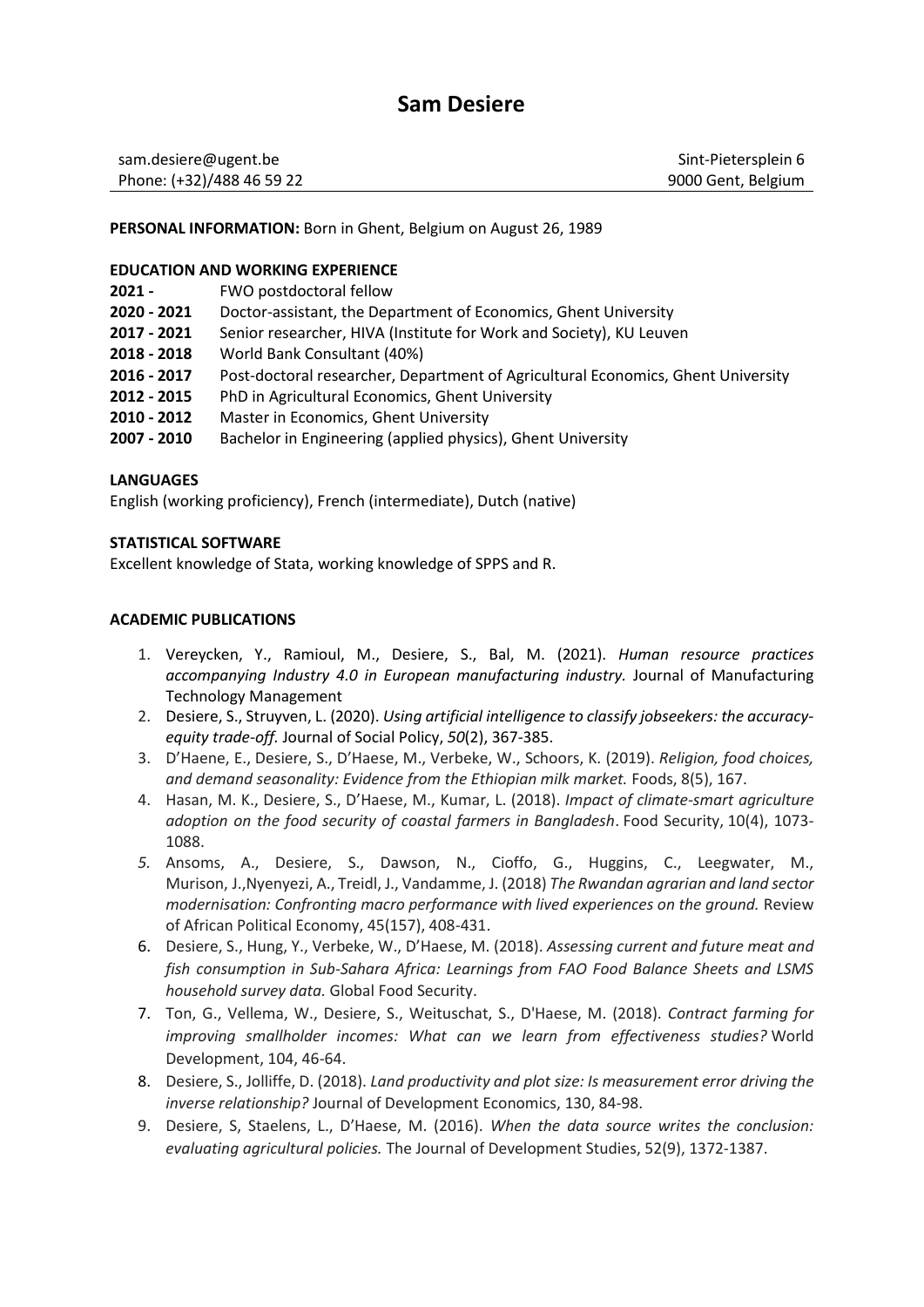- *10.* Staelens, L., Desiere, S., Louche, C., D'Haese, M. (2016). *Predicting job satisfaction and workers' intentions to leave at the bottom of the high value agricultural chain: evidence from the Ethiopian cut flower industry.* The International Journal of Human Resource Management, 29(9), 1609-1635.
- *11.* Vellema, W., Desiere, S., D'Haese, M. (2016). *Verifying Validity of the Household Dietary Diversity Score: An Application of Rasch Modeling.* Food and nutrition bulletin, 37(1), 27-41.
- 12. Desiere, S., D'Haese, M., Niragira, S. (2015). *Assessing the cross-sectional and inter-temporal*  validity of the Household Food Insecurity Access Scale (HFIAS) in Burundi. Public Health Nutrition, 18(15), 2775-2785.
- 13. Desiere, S., Vellema, W., D'Haese, M. (2015). *A validity assessment of the Progress out of Poverty Index (PPI)™*. Evaluation and Program Planning, 49, 10-18.
- *14.* Desiere, S. Niragira, S., D'Haese, M. (2015) *Cow or Goat? Population pressure and livestock keeping in Burundi,* Agrekon, 53(3), 23-42.
- 15. Niragira, S., D'Haese M., D'Haese L., Ndimubandi J., Desiere S., Buysse J. (2015)*. Food for survival: diagnosing crop patterns to secure lower threshold food security levels in farm households of Burundi.* Food and nutrition bulletin, 36, 196-210.

## **PUBLICATIONS IN PROFESSIONAL JOURNALS**

- 1. Van Landeghem, B., Desiere, S., Struyven, L. (2021). *Statistical profiling of unemployed jobseekers.* IZA World of Labor.
- *2.* Desiere, S., Cabus, S., & Cockx, B. (2020). *De (on)zin van doelgroepverminderingen.* Over.Werk, *30*(2), 144-151.
- 3. Hermans M., Desiere S., Lenaerts K. (2020). *Maakt de vakbond het verschil? Effecten van werknemersinspraak op organisatieniveau.* [Do trade unions make a difference? The effects of employee participation at firm level]. Over.Werk, *30*(2), 127-134.
- 4. Vandekerckhove, S., Desiere, S., Lenaerts, K. (2020). Minimum wages and wage compression in Belgian industries. NBB Working Paper Research, July 2020 N° 387.
- 5. Desiere, S., Struyven, L. (2019). *Het Vlaamse arbeidsmarktbeleid: wie, wat en wanneer?*  [Flemish active labour market policies: whom, what and when?] Over.Werk, 29, 124-132.
- 6. Desiere, S., Costa, V. (2019). *Employment Data in Household Surveys: taking stock, looking ahead.* World Bank Working Paper.
- 7. Desiere, S., Langenbucher, K., Struyven, L. (2019). *Statistical profiling in public employment services: an international comparison.* OECD Working Paper.
- 8. Desiere, S., Struyven, L. (2017). *De jongerengarantie in Vlaanderen: een eerste externe evaluatie [The Youth Guarantee in Flanders: a first external evaluation].* Over.Werk, 1, 39 – 46.
- **9.** Desiere, Sam (2016). *The carbon footprint of academic conferences: Evidence from the 14th EAAE Congress in Slovenia.* EuroChoices 15, 56-61.

#### **POLICY REPORTS**

- 1. Desiere, S., Cabus, S., Cockx, B. (2020). Evaluatie van het Vlaamse doelgroepenbeleid. [Evaluation of the Flemish target group policies]. Leuven: HIVA – KU Leuven.
- 2. Desiere, S., Van Landeghem, B., Struyven, L. *Wat het beleid aanbiedt aan wie: een onderzoek bij Vlaamse werkzoekenden naar vraag en aanbod van activering.* [Which policies are offered to whom: an evaluation of active labour market policies in Flanders]. Leuven: HIVA – KU Leuven.
- 3. Desiere, S., Goesaert, T. (2019). *The employment effect of the Belgian service voucher scheme.* SPSW Working Paper Series.